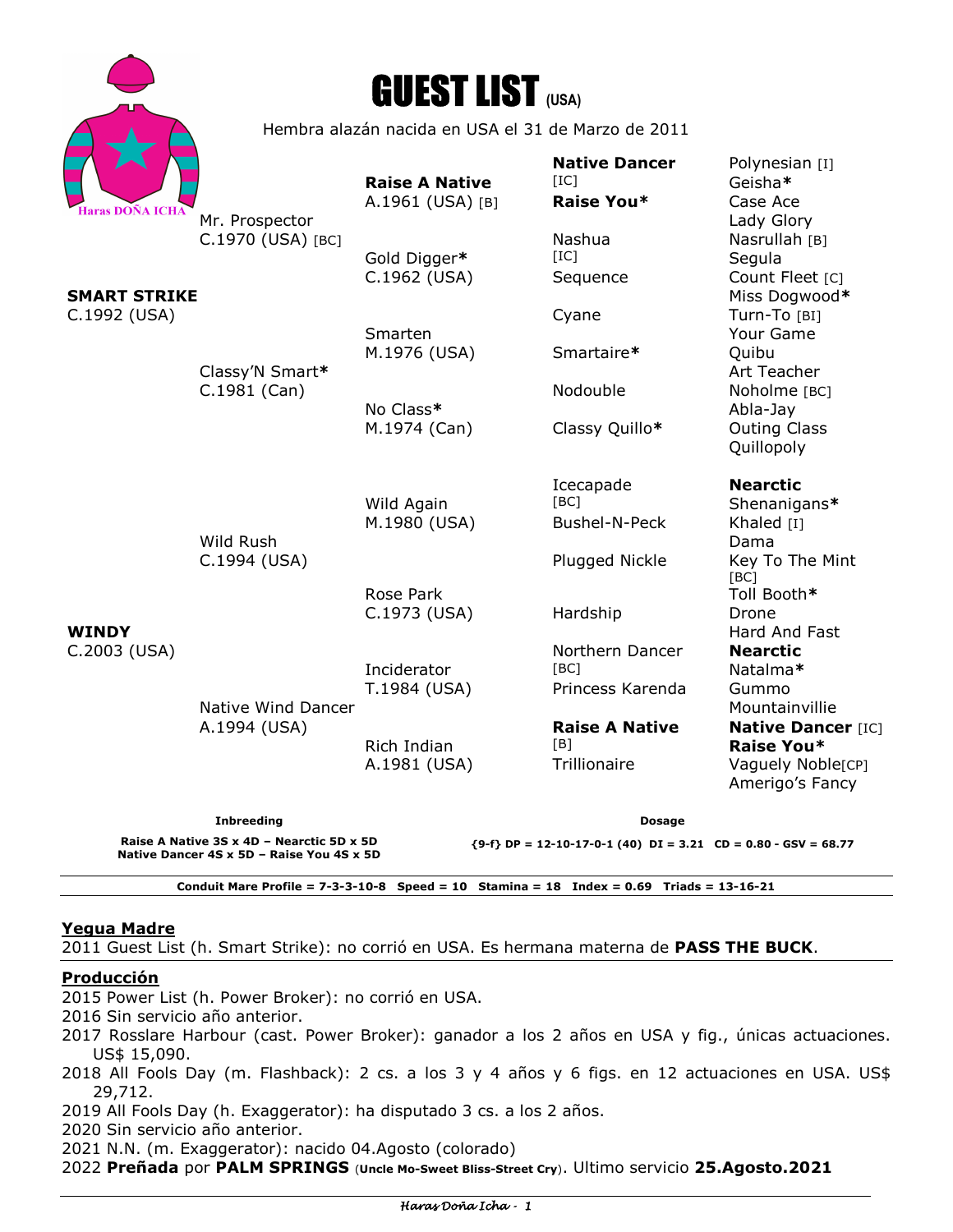## **LINEA PATERNA**

**SMART STRIKE** (**1992**). Ganó 6 cs. en 8 actuaciones en USA, incl. Philiph H. Iselin H **(Gr.1)**, Salvator Mile H **(Gr.3)**. US\$ 337.376. Murió, 2015.

Es padre de **CURLIN** (*Caballo del Año, 2 veces. Campeón 3 Años en USA, 2007. Eclipse Champion. Campeón Mayor en USA y UAE*. Preakness S**-Gr.1**, Breeders' Cup Clasic**-Gr.1**, Jockey Club Gold Cup **-Gr.1**, Dubai World Cup**-Gr.1**, etc.. US\$ 10.501.800. **Padrillo**), **LOOKIN AT LUCKY** (Preakness S**-Gr.1**, Cash Call Futurity**-Gr.1**, Del Mar Futurity**-Gr.1**, Haskell Invitational S**-Gr.1**, etc. US\$ 3,307,278. **Padrillo** en USA y Chile), **SOARING FREE** (*Caballo del Año. Campeona Sprinter en Canadá*. Atto Mile S**-Gr.1**, etc. US\$ 2.110.371), **ENGLISH CHANNEL** (*Campeón Mayor en Césped, USA*. John Deere Breeders' Cup Turf**-Gr.1**, etc. US\$ 5.319.028. **Padrillo**), **MY MISS AURELIA** (*Campeona 2 Años USA*. Grey Goose Breeders'Cup Juvenile Fillies**-Gr.1**, etc.), **EYE OF THE SPHYNX** (*Campeona 3 años en Canada*. US\$ 688.340), **PORTCULLIS** (*Campeón Mayor en Canadá*. US\$ 660.359), **GOLD STRIKE** (*Campeona 3 Años en Canadá*. US\$ 564.500), **ADDED EDGE** (*Campeón 2 Años en Canadá*. US\$ 552.326), **DR ARBATACH** (*Campeón Sprinter y Mayor en Puerto Rico*. cl. Jose de Diego**-Gr.1**, etc. US\$ 301.755), **SILVER STREAKER** (*Campeona Mayor en Puerto Rico*), **FLEETSTREET DANCER** (Japan Cup Dirt**-Gr.1**, etc. US\$ 1.704.806), **ENGLISH ANGEL** (United Nations S**-Gr.1**, Woodford Reserve Turf Classic S**-Gr.1**, etc. US\$ 1.969.028), **FABULOUS STRIKE** (Vosburgh S**-Gr.1**, etc. US\$ 632.832), **SHADOW CAST** (Personal Ensign S**-Gr.1**, etc. US\$ 923.751), **NEVER RETREAT** (First Lady S**-Gr.1**, etc.), **FURTHEST LAND** (Breeders' Cup Dirt Mile**-Gr.1**, etc.), **SQUARE EDDIE (Gr.1**. **Padrillo)**, etc...

> *SMART STRIKE, ganó la Estadìstica Mundial de Padrillos en 2007 y 2009; y fue 2º en 2011*

# **LINEA MATERNA**

## **1ª madre**

2003 Windy (h. Wild Rush): ganadora de 4 en USA. US\$ 224,094. Es hermana materna de **SUMMER WIND DANCER**. Madre de:

2013 **PASS THE BUCK** (m. Pulpit): 3 cs. a los 3 años 7 actuaciones en USA, incl. Zia Park Derby **(L)**; 4° Oklahoma Derby **(Gr.3)**. US\$ 195,269.

2012 Power Nap (cast. Smart Strike): 5 cs. en USA. US\$ 208,962.

- 2010 Cruise Director (cast. Pulpit): 10 cs. en USA. US\$ 149,174.
- 2014 Expensive Taste (h. Giant's Causeway): ganadora a los 4 años en 4 actuaciones en USA. US\$ 21,915.

2015 Rogerio (cast. Power Broker): ganador a los 2 años en Canadá. US\$ 15,725.

### **2ª madre**

94 Native Wind Dancer (h. Incinderator): ganadora a los 3 años en USA. US\$ 41,280. Madre de:

- 00 **SUMMER WIND DANCER** (h. Siberian Summer): 5 cs. en USA, incl. Delaware Handicap **(Gr.2)**, Hawthorne Handicap **(Gr.3)**, XTRA 690 AM California Cup Juvenile Fillies Stakes, Cover Gal Stakes; 2ª B. Thoughtful Stakes, California Cup Matron Handicap, Solana Beach Handicap, Santa Lucia Handicap, Fleet Treat Stakes; 3ª Hollywood Starlet Stakes **(Gr.1)**, Santa Ysabel Stakes **(Gr.3)**, Generous Portion Stakes, California Cup Matron Handicap; 4ª Lady's Secret Breeders' Cup Handicap **(Gr.2)**. US\$ 898,762. Madre de:
	- 07 **Bahama Bound** (h. Empire Maker): 5 cs. en USA; 2ª Ladies Handicap; 3ª Top Flight Handicap **(Gr.2)**, Affectionately Stakes, Winter Melody Stakes. US\$ 214,700. Madre de:
		- 14 **Bahama Halo** (h. More Than Ready): 2 cs. en USA; 3ª Our Dear Peggy Stakes. US\$ 82,847
	- 09 Manda Bay (h. Empire Maker): ganadora a los 3 años en USA. US\$ 59,217. Madre de: 15 **Voting Control** (m. Kitten's Joy): ganador a los 2 años en USA; 2° Pilgrim Stakes **(Gr.3)**. US\$ 175,000.
- 03 Windy (h. Wild Rush): **ver arriba**.
- 04 Summertime (h. Siberian Summer): 2 cs. en USA. US\$ 80,180. Madre de:
	- 14 **Into Summer** (h. Into Mischief): ganadora en USA; 2ª Pago Hop Stakes. US\$ 117,060.
- 07 **Indian Jones** (cast. Smarty Jones): 6 cs. en USA; 2° Greenwood Cup Stakes **(Gr.3)**, Native Dancer Stakes; 3° Harrison E. Johnson Memorial Stakes **(L)**, Swatara Stakes **(L)**. US\$ 384,460.

### **3ª madre**

81 Rich Indian (h. Raise A Native): no corrió en USA. Es hermana materna de **LOCK'S DREAM**. Madre de: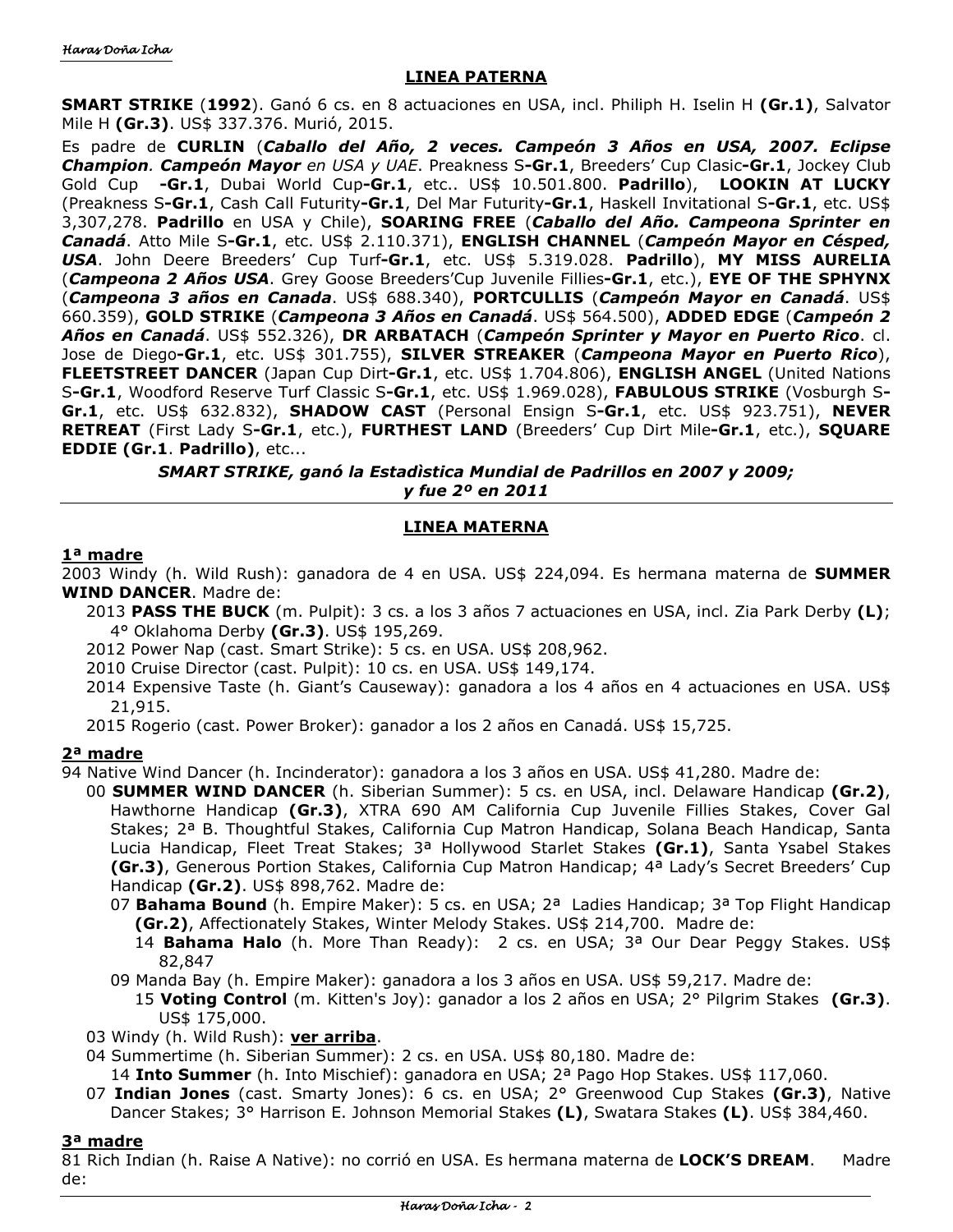#### Haras Doña Icha

- 86 **Tells Indian Maid** (h. Tell): 7 cs. en USA; 2ª Queen Be Handicap; 3ª Pepsi Midway Gold Cup Stakes. US\$ 42.511.
- 91 One Rich Runner (cast. A Run): 2 cs. en USA; 4° Derby Trial Stakes. US\$ 91,416.
- 94 Native Wind Dancer (h. Incinderator): **ver arriba**.

## **4ª madre**

75 **TRILLIONAIRE** (h. Vaguely Noble): ganadora de 5 cs. en Inglaterra, inl. Princess Royal Stakes **(Gr.3)**; y fig. en USA. US\$ 26.460. Es hermana materna de **SOLAR CURRENT**. Madre de:

- 81 Rich Indian (h. Raise a Native): **ver arriba**.
	- 82 **LOCK'S DREAM** (h. Youth): 2 cs. en USA, incl. Spring Fiesta Cup Handicap; 3ª Yerba Buena Handicap **(Gr.3)**, Bayou Handicap **(L)**, Twilight Tear Handicap. US\$ 87.735. Madre de:
		- 89 Dream Regally (h. Vice Regent): ganadora en USA. US\$ 20,635. Madre de:
			- 95 Dream Counter (cast. Geiger Counter): 17 cs. en USA; 4º Pennsylvania Governor's Cup Handicap **(L)**. US\$ 409,455.
			- 99 **LACIE GIRL** (h. Editor's Note): 8 cs. en USA, incl. Star Ball Handicap **(L)**, Orinda Handicap **(L)**, Richmond Handicap **(L)**, Sunnyvale Handicap **(L)**, Vacaville Handicap **(L)**; 2ª Rancho Bernardo handicap (Gr.3), Sovieto Problem Handicap **(L)**, Woodside Handicap **(L)**, Santa Clara Handicap **(L)**, Very Subtle handicap **(L)**, Charles H. Russell Handicap. US\$ 314,390. Madre de:
				- 06 **LACIE SLEW** (h. Mineshaft): 7 cs. en USA, incl. Marylad Media Racing Media Stakes; 2ª Ladys Secret Stakes; 3ª Sightseek Stakes. US\$ 259,642.
				- 09 **PRETTYPRICEYGIRL** (h. Scat Daddy): 5 cs. en USA, incl. Czaria Handicap; 3ª Harry Henson Stakes. US\$ 173,950.
				- 10 **GUEST GIRL** (h. Ghostzapper): 5 cs. en Rusia, incl. Ufa Oaks **(Gr.2)**, Champions Cup **(Gr.2)**; 3ª Ufa Derby **(Gr.2)**, dos veces.
				- 14 **Oh So Thirsty** (h. Stay Thirsty): ganadora en USA; 3ª City Of Anderson Stakes. US\$ 32,661.
			- 09 **GLAFIRA** (h. Smarty Jones): 4 cs. en Rusia, incl. Goryanka Stakes **(Gr.2)**, Struna Stakes **(Gr.2)**; 4ª First Crown Stakes **(Gr.1)**.
		- 90 Lock's Heath (h. Topsider): 2 cs. en Irlanda. Madre de:
			- 00 **AKANTI** (cast. Key Of Luck): 2 cs. a los 2 años en Irlanda, incl. Rochestown Stakes **(L)**. Ganador de 6 cs. en USA, incl. Blue Skies Handicap; 2° Ark-La-Tex Handicap; 3° Evangelinne Mile Handicap **(L)**; 4° Blue Skies Handicap. US\$ 227,876.
		- 98 **BIG BROWN BEAR** (cast. Strike The Gold): 5 cs., incl. Demaloot Demashoiot Stakes. US\$ 141.199.
	- 89 **Not In Doubt** (m. Tom Rolfe): 2 cs. en Inglaterra; 2º Cementone Beaver Henry II Stakes **(Gr.3)**. US\$ 51.146.

# **5ª madre**

62 **AMERIGO'S FANCY** (h. Amerigo): ganadora de 14 cs. en USA, incl. Escondido Handicap, Rancho Santa Fe, Santa Barbara Handicap; 2ª Golden Poppy Handicap, Santa Monica Handicap; 3ª Osunitas Stakes, Ramona Handicap, Hollywood Ladies Handicap, Hollypark Ladies Handicap, South Bay Handicap. US\$ 136.447. Madre de:

71 Noble Fancy (h. Vaguely Noble): ganadora en 9 actuaciones. US\$ 4.526. Madre de:

- 77 **Katsura** (h. Northern Dancer): 2 cs. en Irlanda en 9 actuaciones; 2ª Browston Stakes **(Gr.3)**; 3ª Silken Gilder Stakes **(Gr.3)**, Azalea Stakes, Mulkhuddart Handicap; y 2 figs. en 9 actuaciones en USA. US\$ 29.448. Madre de:
	- 86 **RAMBUSHKA** (h. Roberto): 2 cs. en 6 actuaciones en Inglaterra, incl. Virgina Stakes; 2ª Crawley Warren Pretty Polly Stakes. Ganadora en 2 actuaciones en USA.US\$ 58.230. Madre de:
		- 95 Tugela (h. Riverman): disputó 2 cs. Madre de:
			- 99 **MAKYBE DIVA** (h. Desert King): *Caballo del Año, 2004, 2005, 2006 en Australia. Campeona Potrancas y Mayor. Campeona Fondista. Ingresada al Salón de La Fama, 2006*. Ganadora de 15 cs., incl. Melbourne Cup **(Gr.1)**, tres veces, Sydney Cup **(Gr.1)**, W.S. Cox Plate **(Gr.1)**, Queen Elizabeth Stakes **(Gr.2)**, Memsie Stakes **(Gr.2)**, Turnbull Stakes **(Gr.2)**, Werribee Cup; 2ª Caulfield Cup **(Gr.1)**, MRVC John F. Feehan Stakes **(Gr.2)**, dos veces; 3ª Rawson/Ranvet Stakes **(Gr.1)**, B.M.W. Classic **(Gr.1)**, T.S. Carlyon Cup **(Gr.3)**. AUS\$ 14,526,685.
			- 01 **VALKYRIE DIVA** (h. Jade Robbery): 8 cs. en Australia, incl. Inglis Mile Stakes **(Gr.3)**. AUS\$ 208,275.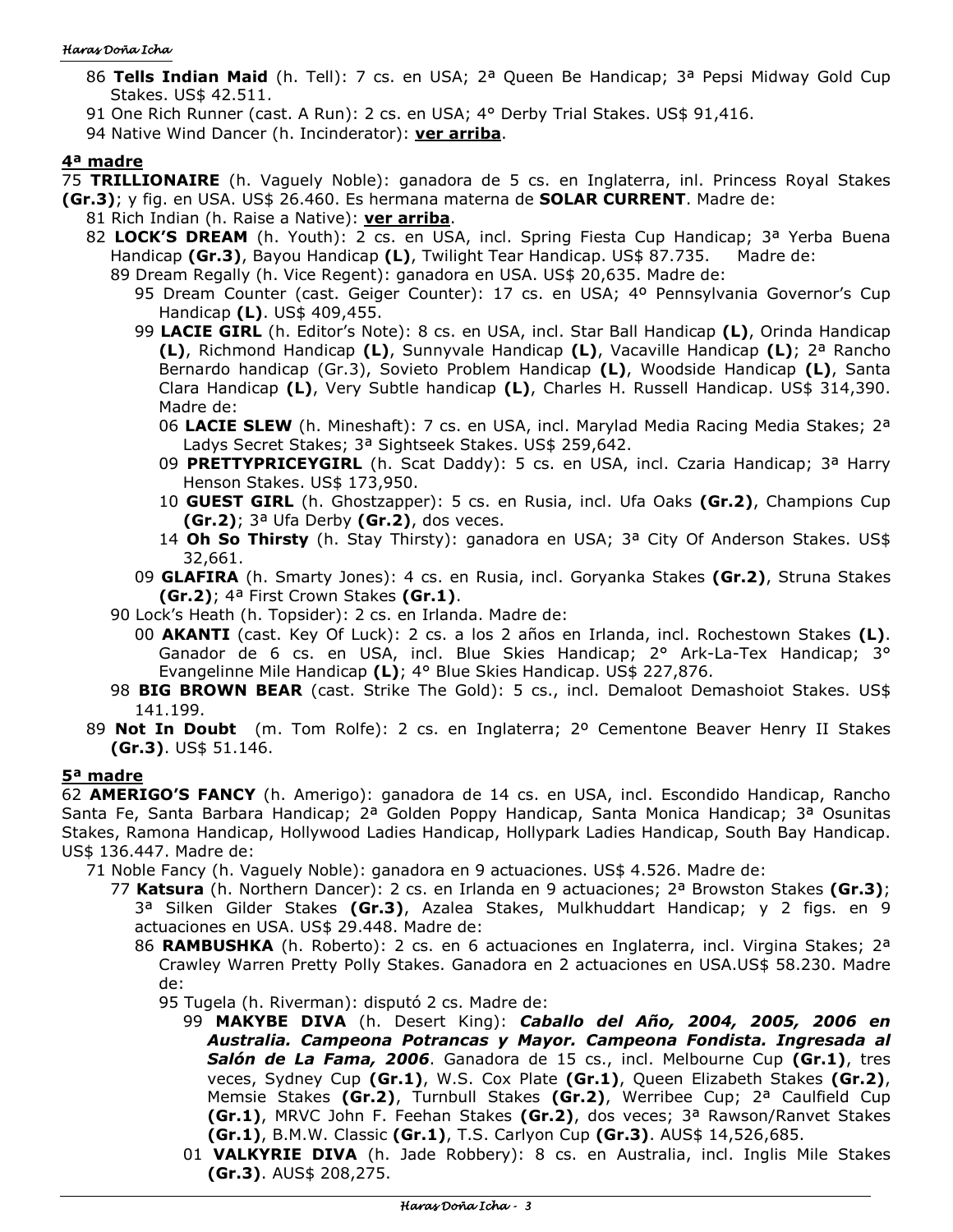- 03 **MUSKET** (m. Redoute's Choice): 4 cs. en Australia, incl. Shannon Stakes **(Gr.2)**; 2º Sky High Stakes, J.R.A. Plate Stakes, Royal Parma Stakes. AUS\$ 299.400. **Padrillo**.
- 09 **LA AMISTAD** (h. Redoute's Choice): 5 cs. en Australia, incl. AJC W.J. McKell Cup **(L)**; 2ª City Tattersalls Club Cup **(L)**; 3ª Lexus Stakes **(Gr.3)**, Rowley Mile **(L)**. AUS\$ 198,780.
- 87 **Katsina** (h. Cox's Ridge): 3 figs. en 4 acuaciones en Inglaterra, incl. 2ª William Hill Fillies Trial Stakes; 3ª Crawley Warren Pretty Polly Stakes. US\$ 11.641. Madre de:
	- 97 **HALLAND PARK GIRL** (h. Primo Dominie): ganadora en su única actuaciòn en Irlanda. Ganadora de 4 cs. en Inglñaterra, inl. Doncaster Stakes; 2ª Kilvington Fillies Stakes. US\$ 197.443.
- 88 **Arokat** (m. Caro): ganador en 7 actuaciones en Inglaterra; 2º Laurent Perrier Champagne Stakes **(Gr.2)**; 3º Dee Stakes. US\$ 44.214.
- 90 Ranales (h. Majestic Light): ganadora en 2 actuaciones. US\$ 16.445. Madre de:
	- 97 Fame At Last (h. Quest For Fame): ganadora en 4 actuaciones en Inglaterra. US\$ 9.973. Madre de:
		- 05 **FAMOUS NAME** (m. Dansili): *Hwt Older Horse In Ireland, 7-9.5f*.. Ganador de 13 cs. en Irlanda, incl. Leopardstown 2000 Guineas Trial Stakes **(Gr.3)**, Desmond Stakes **(Gr.3)**, International Stakes **(Gr.3)**, dos veces, Meld Stakes **(Gr.3)**, Amethyst Stakes **(Gr.3)**, dos veces, Trigo Stakes, dos veces, Celebration Stakes, Heritage Stakes, dos veces; 2º Tatersalls Gold Cup Stakes **(Gr.1)**, Killavullan Stakes **(Gr.3)**, Kilternan Stakes **(Gr.3)**, Mooresbridge Stakes **(Gr.3)**; 3º Tatersalls Gold Cup Stakes **(Gr.1)**; y 4 figs. en 4 actuaciones en Francia, incl. 2º Prix Du Jockey Club (French Derby) **(Gr.1)**, Prix Du Moulin de Longchamp **(Gr.1)**; 3º Prix Dollar **(Gr.2)**, Prix Daniel Wildenstein **(Gr.2)**. US\$ 1.526.975. **Padrillo** en Irlanda.
		- 10 **BIG BREAK** (h. Dansili): 3 cs. en Irlanda, incl. Killavullan Stakes **(Gr.3)**, Concorde Stakes **(Gr.3)**; 2ª Concorde Stakes **(Gr.3)**, Knockaire Stakes **(L)**. £ 99,341.
		- 11 **RENOWN** (cast. Champs Elysees): 7 cs. en USA, incl. Secretariat Stakes **(Gr.1)**, Sycamore Stakes **(Gr.3)**, Cape Henlopen Stakes, Laurel Turf Cup Stakes; 3º John's Call Stakes. US\$ 247,391.
		- 13 **DISCIPLINE** (h. Dansili): 2 cs. en Irlanda, incl. EBF Naas Oaks Trial **(L)**; 2ª Victor McCalmont Memorial Stakes **(L)**. £ 37,875.
- 94 **River Foyle** (m. Irish River): en Alemania 3º Moet & Chandon Cup; y en Dinamarca 3º Dansk Jockey Club Cup.
- 81 **Russian Noble** (m. Nijinsky II): ganador en Inglaterra; 2º Old Newton Cup. US\$ 22.874.
- 82 **Glamorous Dancer** (h. Northern Dancer): 4 cs.; 2ª Maple Leaf Stakes; 3ª Wonder Where Stakes **(L)**, Tattling Handicap **(L)**. US\$ 93.525. Madre de ganadores.
- 87 Regent Fancy (h. Vice Regent): 4 cs. US\$ 99.093. Madre de:
	- 95 **PETE'S FANCY** (h. Peteski): 10 cs. en USA, incl. Adena Springs Matchmaker Stakes **(L)**; 2ª Algoma Stakes; 3ª Royal North Handicap **(Gr.3)**. US\$ 405,586. Madre de:
		- 05 **TRES BORRACHOS** (cast. Ecton Park): 5 cs. en USA, incl. Swaps Stakes **(Gr.2)**, San Diego Handicap **(Gr.2)**; 2º Hollywod Gold Cup **(Gr.1)**, San Pascual Handicap **(Gr.2)**, Affirmed Stakes **(Gr.3)**, Native Diver Handicap **(Gr.3)**, Big Bear Handicap; 3º Breeders' Cup Dirt Mile **(Gr.1)**, Arkansas Derby **(Gr.2)**, El Camino Real Derby **(Gr.3)**, Santana Mile Stakes. US\$ 1,046,233.
		- 08 **CHINGLISH** (cast. War Front): 5 cs. en USA, incl. James W. Murphy Stakes. US\$ 151,750.
	- 96 **BYZANTINE** (h. Quiet American): 8 cs. en USA, incl. River Memories Stakes **(L)**; 3ª Nassau Stakes **(Gr.2)**, Dance Smartly Handciap **(Gr.3)**, Halton Stakes, Belle Geste Stakes. US\$ 565,858. Madre de:
		- 07 **Sporty (**cast. Smarty Jones): 6 cs. en USA; 3º Jonathan Kiser Novice Stakes, Bright Hour Stakes. US\$ 236,833.
		- 09 **Powerofone** (cast. A.P. Indy): 3 cs en USA; 2º William Entenman Hurdle Stakes; 3º Foxbrook Champion Hurdle Stakes. US\$ 83,360.
	- 04 Romantic Romance (h. Rahy): disputó una carrera en USA. Madre de:
		- 12 **OUTDATED** (m. Old Fashioned): 2 cs. en USA, incl. Lost In The Fog Stakes. S\$ 50,249.
	- 05 **ROSES 'N' WINE** (h. Broken Vow): 4 cs. en Canadá, incl. Algoma Stakes; 2ª Wonder Where Stakes, Carotene Stakes, Hill N Dale Stakes; <sup>a</sup> Maple Leaf Stakes. U\$ 336,180.
		- 11 **HAMPTON COURT** (m. Redoute's Choice): 3 cs. en Australia, incl. ATC Spring Champion Staks **(Gr.1)**, Dulcify Handicap **(L)**. AUS\$ 298,230. **Padrillo** en Australia y USA.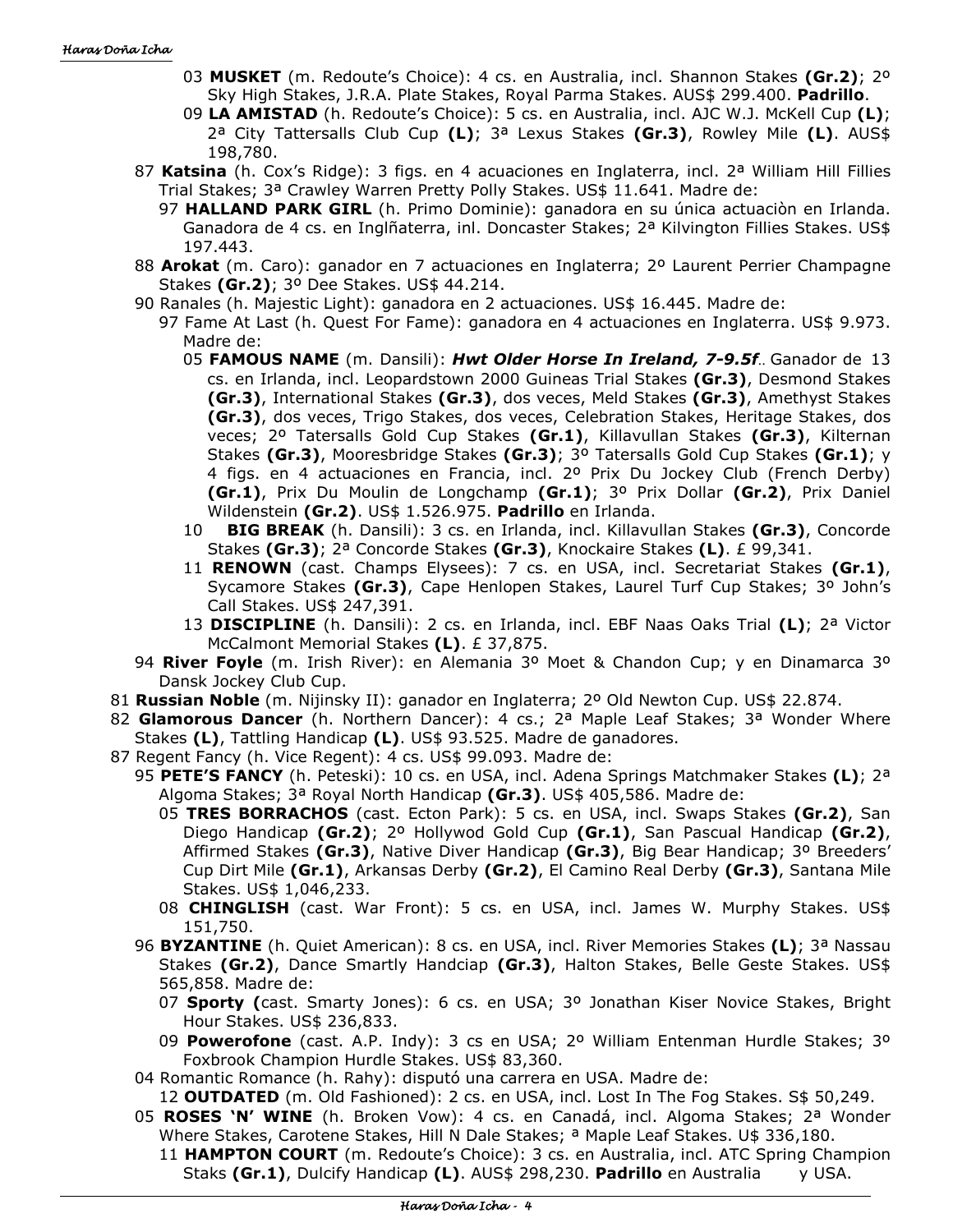#### Haras Doña Icha

- 92 It's Confidential (h. Private Terms): 2 cs. US\$ 19.018. Madre de:
	- 02 **COWBOY CRUISSER** (cast. Slewdledo): 11 cs., incl. Demon Warlock Starter Handicap. US\$ 137.588.
- 72 **Amata** (h. Nodouble): 2 cs. en Francia. Ganadora en USA; 4ª Columbiana Handicap **(Gr.3)**, Gallorette Handicap **(Gr.3)**. US\$ 25.972. Madre de:
	- 79 **Music Box Skater** (m. Knightly Dawn): 3 cs.; 3º Kingarvie Stakes. US\$ 20.55.
	- 80 Goldfield (h. Empery): 2 cs. US\$ 37.039. Madre de:
		- 88 Lakefield (h. Meadowlake): 3 cs. en USA. US\$ 38,565. Madre de:
			- 93 Loch Ness (h. Regal Search): no corrió. Madre de:
				- 01 **LOCHNESS DRAGON** (cast. Natural Selection): ganador en Jamaica del Rameses Trophy; 3º Lotto Clasic For The Governor's Cup, Jamaica Derby.
			- 99 **MICHELKA** (h. Pat N Jac): 7 cs. en Jamaica, incl. Hot Line Stakes, Red Stripe Dash Stakes, etc.
	- 81 **Grammene** (h. Grey Dawn II): 3 cs. en Francia; 4ª Prix de Mallerett **(L)**. US\$ 30.242. Madre de:
		- 87 **Paradise City** (m. Sadler's Wells): ganador en Francia; 3º Prix Des Sablonnets. US\$ 24.818.
	- 84 **Gerald Mac** (cast. Nadjar): 2 cs. en 8 actuaciones en Inglaterra; y en Alemania 2º Allian Pokal, Benazet Rennen; 3º Preis Der Spielbank Bad Neuenahr. US\$ 8.282.
	- 86 Dubai Lady (h. Kris): 3 figs. a los 3 años en 3 actuaciones en Inglaterra. US\$ 2.380. Madre de:
		- 92 **Ela-Aristokrati** (m.Danehill): 3 cs. en Inglaterra; 2º Rose Of Lancaster Stakes **(Gr.3)**, Lane's End John Porter Stakes **(Gr.3)**, Daniel Prenn Handicap; 3º Grosvenor Casinos September Stakes **(Gr.3)**; y en Dinamarca 3º Scandinavian Open Championship. Disputó 2 cs. en USA. US\$ 161,029. **Padrillo**.
		- 98 **L'Evangile** (h. Danehill): ganadora en Inglaterra; 2ª Stubbs Stakes. US\$ 23.703. Madre de ganadores.
		- 03 Ditton Dancer (h. Danehill Dancer): ganadora a los 2 años en 6 actuaciones en Inglaterra. £ 4.319. Importada a Chile en 2010. Madre de ganadores.
	- 88 Swell Time (h. Sadler's Wells) 3 figs. en Inglaterra. US\$ 1.366. Madre de:
		- 96 **SUMATI** (m. Warning): 6 s. en Italia, incl. Gran Premio Jockey Club E Coppa D'Oro **(Gr.1)**, Premio Nearco; 3º Premio Paroli **(Gr.2)**, Premio Pisa, Gran Premio D'Italia. Ganador de 3 cs. en USA; 2º Kobuk King Stakes. US\$ 282.015.
		- 98 Sadhya (h. Prince Sabo): ganadora en Iutalia. US\$ 45.955. Madre de:
			- 04 **SWEET WIND MUSIC** (h. Zamindar): 2 cs. en Italia, incl. Premio Gino e Luciano Mantovani **(L)**; 2ª Premio Crespi **(L)**; 3ª Premio Torricola **(L)**. € 71.230.
	- 91 **BLUEGRASS PRINCE** (m. Bluebird): 5 cs. en Inglaterra, incl. Diomed Stakes **(Gr.3)**, European Free Handicap, Crawley Warren Heron Stakes; 3º Laurent Perrier Champagne Stakes **(Gr.2)**, Van Geest Criterion Stakes **(Gr.3)**, Bonusprint Easter Stakes. Ganador en USA, incl. All-American Handicap **(Gr.3)**; 2º Golden Gate Stakes **(Gr.2)**; 3º Arlington Handicap **(Gr.2)**. US\$ 274.157. **Padrillo**.
	- 95 **Statua** (h. Statoblest): 3 figs. en 5 actuaciones en Inglaterra, incl. 3ª Rockfel Stakes **(Gr.3)**. Ganadora de 3 cs. en 10 actuaciones en USA. US\$ 109.326. Madre de:

06 **St. Moritz** (cast. Medicean): 6 cs. en Inglaterra; 2º Diomed Stakes **(Gr.2)**. £ 119.770.

- 73 Ameridouble (h. Nodouble): no corrió. Madre de:
	- 78 **PALE PURPLE** (h. Verbatim): 7 cs., incl. Matriarch Stakes, Las Damas Stakes, Countess Fager Handicap. US\$ 269.170. Madre de:
		- 86 **ZIN** (m. Desert Wine): 5 cs., incl. San Matean Handicap **(L)**, Tiburon Handicap. US\$ 146.386.
		- 87 **SHINKO'S LASS** (h. Desert Wine): 3 cs., incl. C.T.B.A. Marian Stakes **(L)**; 2ª Californian Thoughbred Breeders' Associattion Stakes **(L)**, Very Subtle Sales Stakes, Balboa Island Stakes. US\$ 142.615. Exportada a Japón para la reproducción.
		- 91 Goonie Purple (h. Gone West): disputó 2 cs. Madrede:
			- 98 **Color Me Special** (h. River Special): 6 cs.; 2ª Floral Fiesta Stakes; 3ª California Oaks **(L)**, Pleasanton SenoritaStakes. US\$ 225.760. Madre de ganadores.
		- 99 Dancing Deer (h. Deerhound): 9 cs. US\$ 152416. Madre de:
			- 09 **TOP CAT BOOGIER** (cast. Big Top Cat): 6 cs., incl. Los Angeles Cup Juvenile Stakes, Pelican Stakes, Rajun Cajun Stakes, Louisiana Legends Mile Stakes, Louisiana Cup Derby;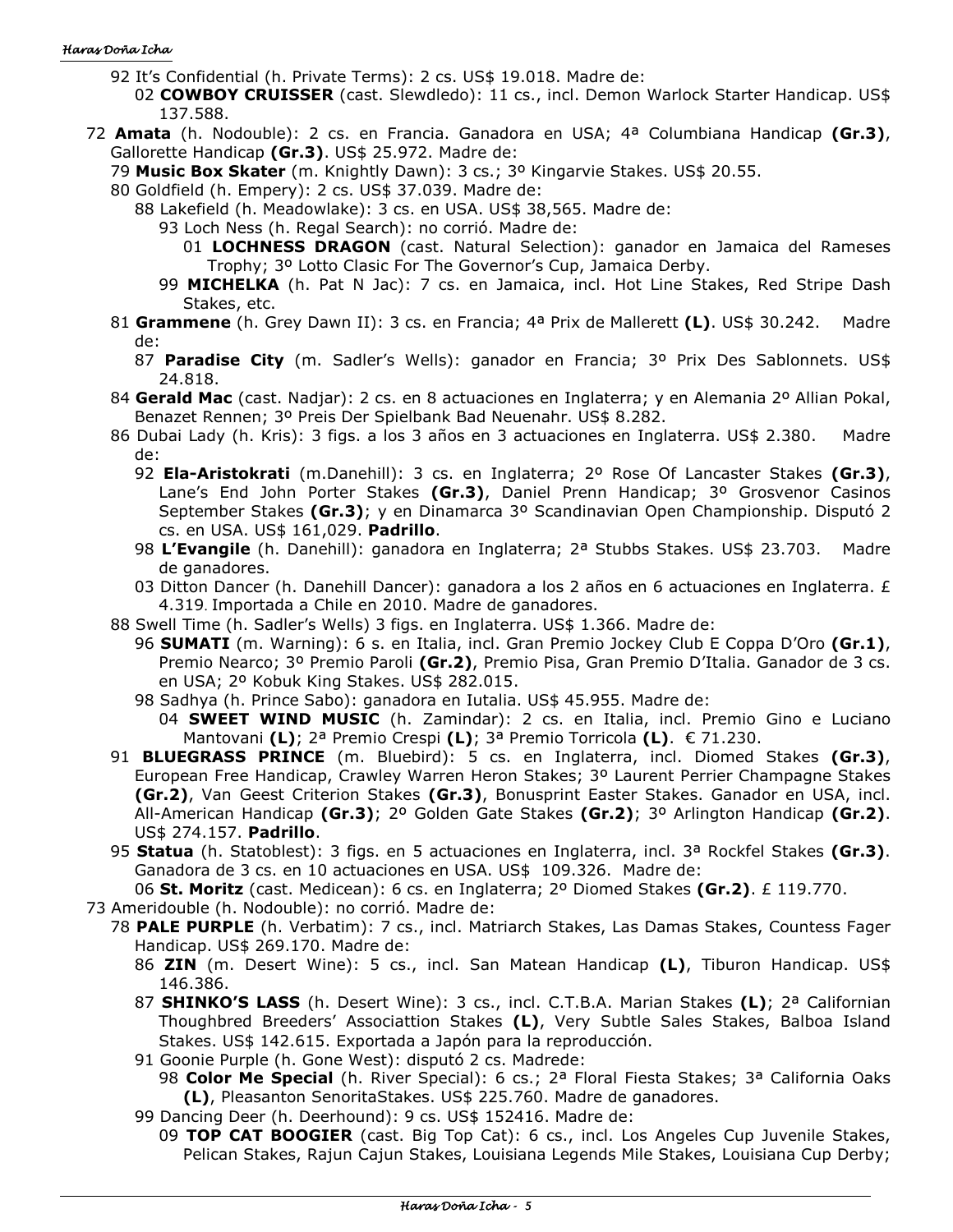2º Sunday Silence Stakes, Los Angeles Premier Night Sprint Stakes; 3º Bachelor Stakes. US\$ 288.418.

- 79 **TRIPLE TIPPLE** (h. Raise A Cup): 6 cs. en Inglaterra, incl. Strensall Stakes; 3º Ladbroke Nell Gwyn Stakes **(Gr.3)**. En Francia 2ª Prix de Psyche **(Gr.3)** en su única actuación. Ganadora de 4 cs. en USA, incl. Wilshire Handicap **(Gr.2)**, Palomar Handicap **(Gr.3)**, Los Cerritos Stakes; 2ª Gamely Handicap **(Gr.1)**; 3ª Beverly Hills Handicap **(Gr.2)**. US\$ 260.191. Madre de:
	- 86 **Triode** (h. Sharpen Up): 2 cs. en Inglaterra; 2ª Oak Tree Stakes. En Italia 3ª Premio Bagutta S. Cumani **(Gr.3)**. Fig. en 2 actuaciones en USA. US\$ 31.241. Madre de ganadores. 91 Drei (h. Lyphard): disputó una carrera en Inglaterra. Madre de:
		- 99 **PINA COLADA** (h. Sabrehill): ganadora en 3 actuaciones en Inglaterra. Ganadora de 2 cs. en USA, incl. Chandler Handicap; 2ª San Clemente Handicap **(Gr.2)**, Monrovia Handicap **(Gr.2)**. US\$ 120.394. Madre de ganadores.
			- 01 Mrs Marsh (h. Marju): no corrió. Madre de:
				- 07 **CANFORD CLIFFS** (m. Tagula): 7 cs. en 11 actuaciones en Inglaterra e Irlanda, incl. Sussex Stakes **(Gr.1)**, Irish Guineas **(Gr.1)**, St. James's Palace Stakes **(Gr.1)**, Lockinge Stakes **(Gr.1)**, Queen Anne Stakes **(Gr.1)**, Coventry Stakes **(Gr.2)**; 2º Sussex Stakes **(Gr.1)**, Greenham Stakes **(Gr.3)**; 3º 2000 Guineas **(Gr.1)**. Y en Francia 3º Prix Morny **(Gr.1)**. £ 951,724. **Padrillo**.

09 **MAYO LAD** (m. Holy Roman Emperor): 2 cs. en Bahrain, incl. Lexus Cup **(Gr.3)**.

- 10 **TRIPLE THREAT** (m. Monsun): 5 cs . en Francia y USA, incl. Prix Eugene Adam **(Gr.2)**, Monmouth Park Stakes **(Gr.2)**; 2º Prix De Boulogne **(L)**; 3º Northern Dancer Turf Stakes **(Gr.1)**, Prix D'Harcourt **(Gr.2)**, Prix De Guiche **(Gr.3)**, Prix La Force **(Gr.3)**. US\$ 495,221. **Padrillo** en Francia.
- 90 **TAPSTRESS** (h. Desert Wine): 3 cs., incl. Fleet Treat Stakes; 2ª Pio Pico Stakes; 3ª Curious Clover Handicap **(L)**, Barretts Debutante Stakes. US\$ 152.210. Madre de:
	- 97 Cajun Two Step (h. Tabasco Cat): ganadora. US\$ 83.970. Madre de:
		- 04 **INFORMED** (m. Tiznow): 6 cs., incl. Californian Stakes **(Gr.2)**, San Diego Handicap **(Gr.2)**; 2º San Pasqual Handicap **(Gr.2)**. US\$ 517.749.
	- 98 **DISCREET HERO** (cast. Honour And Glory): 13 cs., incl. Round Table Stakes **(Gr.3)**, Alydar Stakes **(L)**, Mountaineer Mile Handicap **(L)**, Slipton Fell Handicap **(L)**, Fall Stakes **(L)**, Prairie Bayou Stakes, Tejano Run Stakes; 2º Tenacious Handicap **(L)**, Governor's Handicap **(L)**, Mountaineer Mile Handicap **(L)**, Mardi Grass Handicap; 3º Hanshin Cup Handicap **(Gr.3)**, Tokyo City Handicap **(L)**, Diplomat Way Handicap **(L)**, Cigar Stakes, Prairie Bayou Stakes. US\$ 681.591.
	- 99 **Purple Princess** (h. Carson City): 2 cs. en 7 actuaciones; 2ª Pontalba Stakes **(L)**, Indian Summer Stakes **(L)**. US\$ 91.225. Madre de:
		- 05 Blue Rain (h. El Prado): no corrió. Madre de:
			- 13 **The Great Joy** (m. AP Excellent): ganador en Venezuela 2º cls. Comparación **(Gr.1)**, Antonio José De Sucre **(Gr.1)**, Albert H. Cipriani **(Gr.2)**, Victoreado **(Gr.3)**; 3º cl. Francisco De Miranda **(Gr.2)**.
- 94 Itwasthewine (h. DesertWine): disputó 3 cs. Madre de:
	- 03 Olivia K (h. Smokester): no corrió. Madre de:
		- 10 **K Court** (m. Doneraile Court): ganador en su debut a los 2 años en 4 actuaciones; 3º Everett Nevin Alameda County Stakes. US\$ 33.050.
	- 05 **SCOTT'S POPPY** (cast. Smokester): 3 cs., incl. Thoroughbred Overnight Derby. US\$ 27.633.
- 75 **TRILLIONAIRE** (h. Vaguely Noble): **ver arriba**.
- 77 **SOLAR CURRENT** (m. Little Current): 2 cs. en USA, incl. Spokane Handicap. US\$ 47.350.
- 78 Hayley Nicole (h. Apalachee): disputó 2 cs. Madre de:
	- 86 Galaxy North (h. Far North): no corrió. Madre de:
		- 00 Foolish Gal (h. Kirli's Clown): disputó 4 cs. Madre de:
			- 06 **GET STORMY** (m. Stormy Atlantic): 11 cs., incl. Maker's Mark Mile Stakes **(Gr.1)**, Woodford Reserve Turf Classic **(Gr.1)**, Fourstardave Handicap **(Gr.2)**, Bernard Baruch Handicap **(Gr.2)**, Bryan Station Stakes **(Gr.3)**, Commonwealth Turf Stakes **(Gr.3)**, Lure Stakes **(L)**, Elkwood Stakes; 2º Shadwell Turf Mile **(Gr.1)**, Bernard Baruch Handicap **(Gr.2)**, Monmouth Stakes **(Gr.2)**; 3º Gulfstream Park Turf Handicap **(Gr.1)**, Fourstardave Handicap **(Gr.2)**, Monmouth Stakes **(Gr.3)**. US\$ 1.153.083. **Padrillo**.
- 81 Dream Home (h. Noholme II): no corrió. Madre de: 94 **Profigliano** (m. Linkage): 18 cs.; 3º H.B.P.A. City Of Ranson Handicap **(L)**. US\$ 283.191.